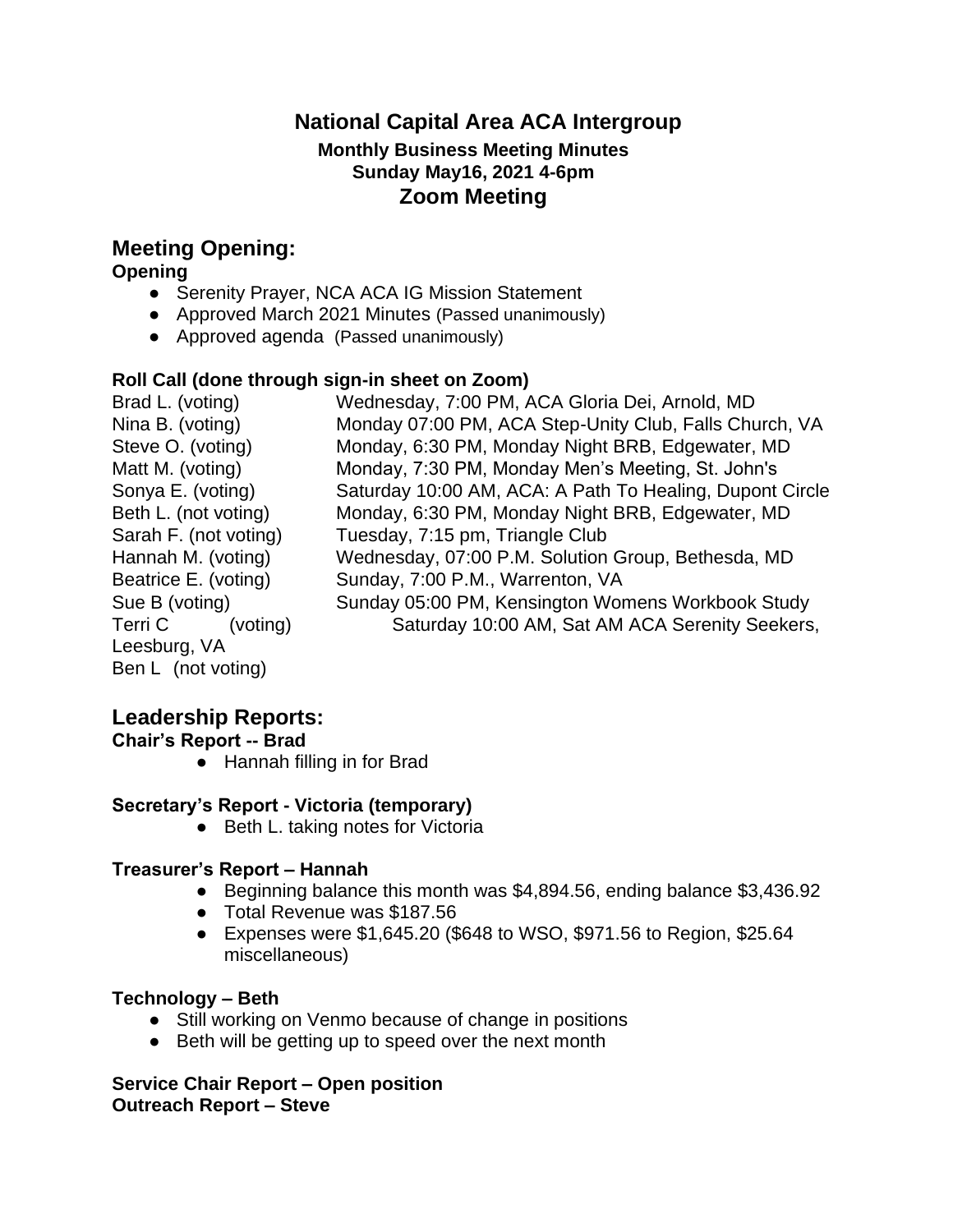- Steve has contacted 2 addiction recovery counselors who are familiar with ACA and would like to be more so. Not sure where to go with that from here, other than just tell them about the website and encourage them to recommend that people go to meetings.
- Terri suggested there is a regional association that meets regularly for a convention<https://www.vacc.org/> (link to Virginia's association), and also the possibility of churches, synagogues, etc.
- Hannah suggested he ask the counselors what else they might need, like pamphlets, etc. Steve said they are open to pamphlets. Sarah thought maybe inviting relevant people to informational meetings about ACA would be a good idea.

#### **Inreach Report - Sarah**

● Sarah has sent out 2 mailings since the last meeting: went over ABC and World Convention, Regional activities, and positions open for this group. Also sent out an announcement of a number of workshops for ACA.

### **Literature Report - Hannah**

• One book was sold this month.

### **Regional Rep Report - Sue B**

● More people have been attending. There are a lot of different committees that could use support. 2 nominated to the WSO board. Still working through policy, looking at best practices, etc.

### **WSO Rep Report – Open**

#### **Hybrid Report (ad hoc)- Sonya**

- Met on March 20 and went through what has been drafted: how to run the meetings, and the technology piece. Bea shared a document from her group, but Brad felt that the technology wasn't going to meet our needs so we'll need to do our own research.
- Terri said the microphones she looked at were very expensive. Sonya suggested there be several different scenarios for different clubs and meetings depending on their needs. Proposing to reconvene next month after the intergroup meeting. Hanna said no plan yet at the Triangle Club in DC.

## **Old Business:**

- Open Positions:
	- Secretary
	- Service Chair Sarah described what she focused on last year: workshops, sponsorship still needs more focus. There is a committee supporting the chair and helping with the work.
	- WSO Rep attend the WSO meeting monthly, usually the Saturday before this group on Sunday.